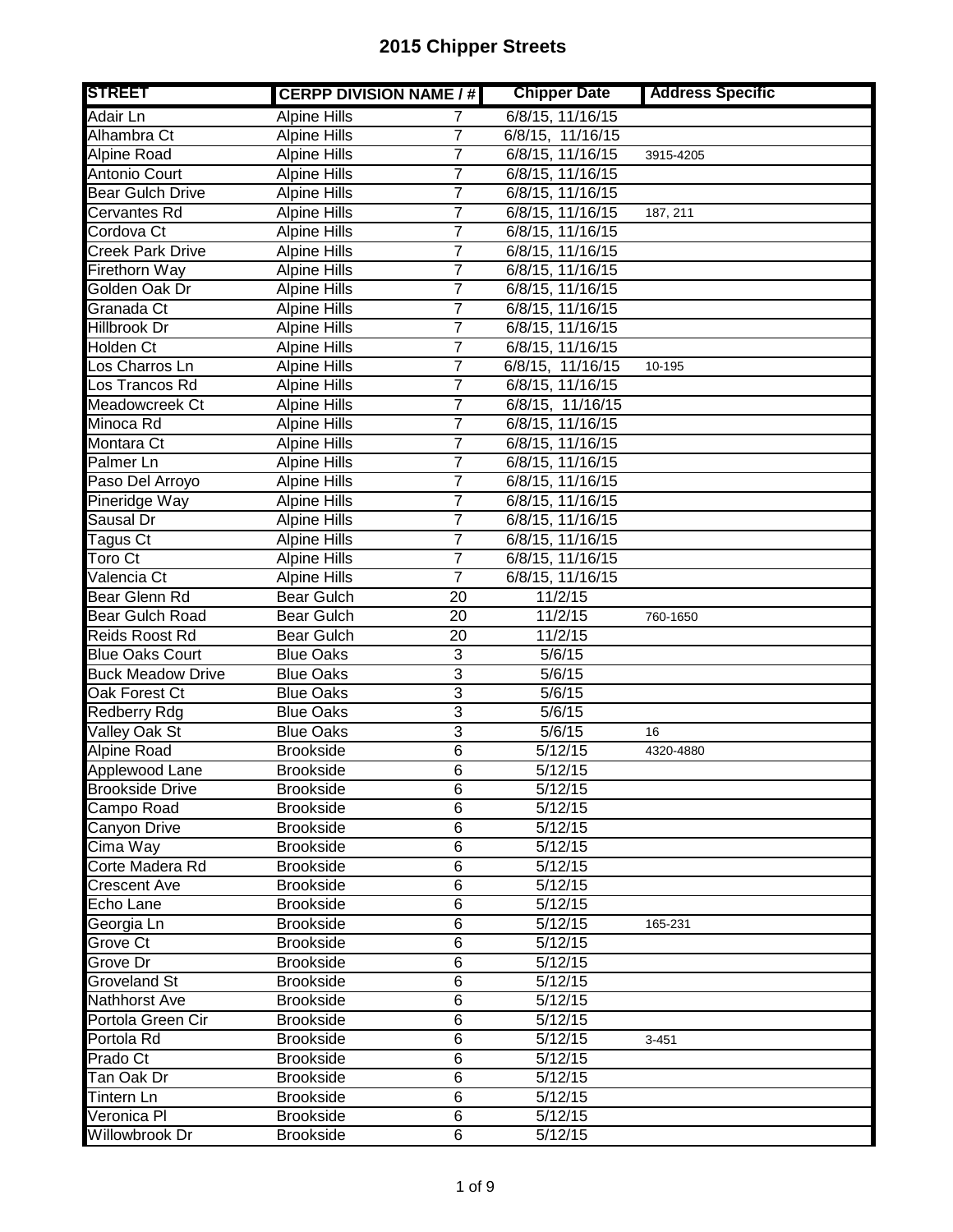| <b>STREET</b>                | <b>CERPP DIVISION NAME / #</b> |                 | <b>Chipper Date</b> | <b>Address Specific</b>                                                   |
|------------------------------|--------------------------------|-----------------|---------------------|---------------------------------------------------------------------------|
| Alta Vista Road              | Canada East                    | 12              | 6/15/15             | 103-151                                                                   |
| <b>Arbor Court</b>           | Canada East                    | $\overline{12}$ | 6/15/15             |                                                                           |
| <b>Bardet Rd</b>             | Canada East                    | $\overline{12}$ | 6/15/15             |                                                                           |
| Canada Lane                  | Canada East                    | 12              | 6/15/15             |                                                                           |
|                              |                                |                 |                     | 1025,1101, 1111, 1275, 1281, 1311,<br>1327, 1339, 1353, 1365, 1367, 1389, |
| Canada Road                  | Canada East                    | 12              | 6/15/15             | 1491, 1515                                                                |
| Corto Lane                   | Canada East                    | 12              | 6/15/15             |                                                                           |
| Dean Rd                      | Canada East                    | 12              | 6/15/15             |                                                                           |
| <b>Eucalyptus Ct</b>         | Canada East                    | 12              | 6/15/15             |                                                                           |
| Farm Hill Blvd               | Canada East                    | 12              | 6/15/15             |                                                                           |
| Haciendas Dr                 | Canada East                    | 12              | 6/15/15             |                                                                           |
| <b>Hobart Hghts</b>          | Canada East                    | 12              | 6/15/15             |                                                                           |
| Jane Dr                      | Canada East                    | $\overline{12}$ | 6/15/15             |                                                                           |
| La Questa Way                | Canada East                    | $\overline{12}$ | 6/15/15             |                                                                           |
| Laning Dr                    | Canada East                    | $\overline{12}$ | 6/15/15             |                                                                           |
| Lawler Ranch Rd              | Canada East                    | 12              | 6/15/15             |                                                                           |
| Lindenbrook Ct               | Canada East                    | $\overline{12}$ | 6/15/15             |                                                                           |
| Lindenbrook Rd               | Canada East                    | $\overline{12}$ | 6/15/15             |                                                                           |
| <b>Mission Trl</b>           | Canada East                    | $\overline{12}$ | 6/15/15             |                                                                           |
| Neuman Ln                    | Canada East                    | 12              | 6/15/15             |                                                                           |
| Our Hill Ln                  | Canada East                    | $\overline{12}$ | 6/15/15             |                                                                           |
| <b>Quail Meadows</b>         | Canada East                    | $\overline{12}$ | 6/15/15             |                                                                           |
| Ravine Rd                    | Canada East                    | 12              | 6/15/15             |                                                                           |
| Romero Rd                    | Canada East                    | 12              | 6/15/15             |                                                                           |
| Toyon Ct                     | Canada East                    | $\overline{12}$ | 6/15/15             | 120-128                                                                   |
| Whiskey Hill Rd              | Canada East                    | 12              | 6/15/15             | 205, 411, 435, 441, 443, 445, 447, 449,<br>457, 485,                      |
| <b>Woodhill Dr</b>           | Canada East                    | 12              | 6/15/15             |                                                                           |
| Woodside Rd                  | Canada East                    | $\overline{12}$ | 6/15/15             | 2740-2950                                                                 |
| Agua Vista Ct                | <b>Emerald Hills RWC</b>       | 24              | 9/21/15             |                                                                           |
| <b>Bayview Way</b>           | <b>Emerald Hills RWC</b>       | 24              | 9/21/15             |                                                                           |
| California Way               | <b>Emerald Hills RWC</b>       | 24              | 9/21/15             | 560-739                                                                   |
| Carrera Court                | <b>Emerald Hills RWC</b>       | 24              | 9/21/15             |                                                                           |
| Diablo Way                   | <b>Emerald Hills RWC</b>       | 24              | 9/21/15             |                                                                           |
| Edgecliff Way                | <b>Emerald Hills RWC</b>       | $\overline{24}$ | 9/21/15             |                                                                           |
| <b>Emerald Estates Court</b> | <b>Emerald Hills RWC</b>       | 24              | 9/21/15             |                                                                           |
| Fallen Leaf Way              | <b>Emerald Hills RWC</b>       | 24              | 9/21/15             |                                                                           |
| Far Creek Way                | <b>Emerald Hills RWC</b>       | 24              | 9/21/15             |                                                                           |
| Glenloch Way                 | <b>Emerald Hills RWC</b>       | 24              | 9/21/15             |                                                                           |
| Glenmere Way                 | <b>Emerald Hills RWC</b>       | 24              | 9/21/15             |                                                                           |
| <b>Handley Trail</b>         | <b>Emerald Hills RWC</b>       | 24              | 9/21/15             |                                                                           |
| <b>Hillcrest Way</b>         | <b>Emerald Hills RWC</b>       | $\overline{24}$ | 9/21/15             |                                                                           |
| Jefferson Ave                | <b>Emerald Hills RWC</b>       | 24              | 9/21/15             | 3950-4083                                                                 |
| Lakemead Way                 | <b>Emerald Hills RWC</b>       | 24              | 9/21/15             |                                                                           |
| Lakeview Way                 | Emerald Hills RWC              | 24              | 9/21/15             |                                                                           |
| Live Oak Lane                | <b>Emerald Hills RWC</b>       | 24              | 9/21/15             |                                                                           |
| Lombardy Way                 | <b>Emerald Hills RWC</b>       | 24              | 9/21/15             |                                                                           |
| Mariani Ct                   | <b>Emerald Hills RWC</b>       | 24              | 9/21/15             |                                                                           |
| Midland Way                  | <b>Emerald Hills RWC</b>       | 24              | 9/21/15             |                                                                           |
| Mountain View Way            | <b>Emerald Hills RWC</b>       | 24              | 9/21/15             |                                                                           |
| Oak Knoll Dr                 | <b>Emerald Hills RWC</b>       | 24              | 9/21/15             |                                                                           |
| Oak Park Way                 | <b>Emerald Hills RWC</b>       | $\overline{24}$ | 9/21/15             |                                                                           |
| Occidental Way               | <b>Emerald Hills RWC</b>       | 24              | 9/21/15             |                                                                           |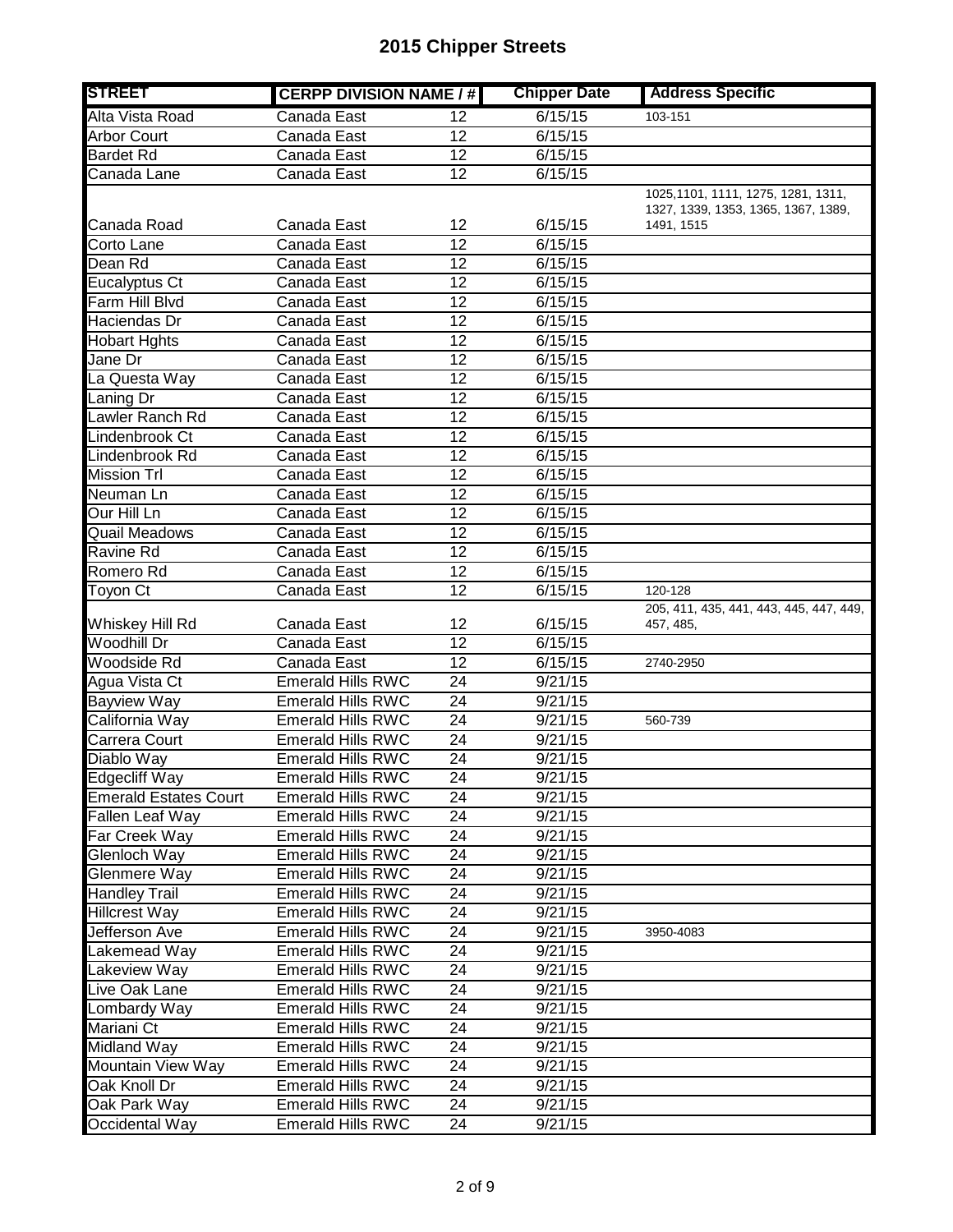| <b>STREET</b>              | <b>CERPP DIVISION NAME / #</b> |                 | <b>Chipper Date</b> | <b>Address Specific</b>             |
|----------------------------|--------------------------------|-----------------|---------------------|-------------------------------------|
| Paradise Way               | <b>Emerald Hills RWC</b>       | 24              | 9/21/15             |                                     |
| Park Rd                    | <b>Emerald Hills RWC</b>       | $\overline{24}$ | 9/21/15             |                                     |
| Revere Way                 | <b>Emerald Hills RWC</b>       | $\overline{24}$ | 9/21/15             |                                     |
| <b>Rock Creek Ct</b>       | <b>Emerald Hills RWC</b>       | $\overline{24}$ | 9/21/15             |                                     |
| S Oak Park Way             | <b>Emerald Hills RWC</b>       | 24              | 9/21/15             |                                     |
| Summit Dr                  | <b>Emerald Hills RWC</b>       | $\overline{24}$ | 9/21/15             |                                     |
| Sunset Way                 | <b>Emerald Hills RWC</b>       | 24              | 9/21/15             |                                     |
| Sylvan Way                 | <b>Emerald Hills RWC</b>       | 24              | 9/21/15             |                                     |
| <b>Temescal Way</b>        | <b>Emerald Hills RWC</b>       | 24              | 9/21/15             |                                     |
| <b>Vernal Way</b>          | <b>Emerald Hills RWC</b>       | $\overline{24}$ | 9/21/15             |                                     |
| W Summit Dr                | <b>Emerald Hills RWC</b>       | 24              | 9/21/15             |                                     |
| <b>Wilmington Acres Ct</b> | <b>Emerald Hills RWC</b>       | $\overline{24}$ | 9/21/15             |                                     |
| Wilmington Way             | <b>Emerald Hills RWC</b>       | $\overline{24}$ | 9/21/15             |                                     |
| <b>Woodland PI</b>         | <b>Emerald Hills RWC</b>       | $\overline{24}$ | 9/21/15             |                                     |
| Woodland Way               | <b>Emerald Hills RWC</b>       | $\overline{24}$ | 9/21/15             |                                     |
| Yanez Ct                   | <b>Emerald Hills RWC</b>       | $\overline{24}$ | 9/21/15             |                                     |
| <b>Brookline Way</b>       | <b>Emerald Hills WDS</b>       | 23              | 8/17/15             |                                     |
| California Way             | <b>Emerald Hills WDS</b>       | $\overline{23}$ | 8/17/15             | 743-844                             |
| Canada Road                | <b>Emerald Hills WDS</b>       | $\overline{23}$ | 8/17/15             | 773-937                             |
| Eastview Way               | <b>Emerald Hills WDS</b>       | $\overline{23}$ | 8/17/15             | 506-621                             |
| Glen Way W                 | <b>Emerald Hills WDS</b>       | 23              | 8/17/15             |                                     |
| Glencrag Way               | <b>Emerald Hills WDS</b>       | 23              | 8/17/15             |                                     |
| Godetia Dr                 | <b>Emerald Hills WDS</b>       | 23              | 8/17/15             |                                     |
| Jefferson Ave              | <b>Emerald Hills WDS</b>       | 23              | 8/17/15             | 4130-4275                           |
| Maple Way                  | <b>Emerald Hills WDS</b>       | 23              | 8/17/15             |                                     |
| Midglen Way                | <b>Emerald Hills WDS</b>       | 23              | 8/17/15             |                                     |
| Monticello Ct              | <b>Emerald Hills WDS</b>       | 23              | 8/17/15             |                                     |
| Palm Circle Rd             | <b>Emerald Hills WDS</b>       | 23              | 8/17/15             |                                     |
| Rocky Way                  | <b>Emerald Hills WDS</b>       | 23              | 8/17/15             |                                     |
| Somerset PI                | <b>Emerald Hills WDS</b>       | 23              | 8/17/15             |                                     |
| Southdale Way              | <b>Emerald Hills WDS</b>       | $\overline{23}$ | 8/17/15             |                                     |
| Southview Way              | Emerald Hills WDS              | 23              | 8/17/15             |                                     |
| Summit Way                 | <b>Emerald Hills WDS</b>       | 23              | 8/17/15             |                                     |
| Tum Suden Way              | <b>Emerald Hills WDS</b>       | 23              | 8/17/15             |                                     |
| W California Way           | Emerald Hills WDS              | $\overline{23}$ | 8/17/15             |                                     |
| W Glen Way                 | <b>Emerald Hills WDS</b>       | 23              | 8/17/15             |                                     |
| West Maple                 | <b>Emerald Hills WDS</b>       | 23              | 8/17/15             |                                     |
| Westglen Way               | <b>Emerald Hills WDS</b>       | 23              | 8/17/15             |                                     |
| Woodside Way               | <b>Emerald Hills WDS</b>       | 23              | 8/17/15             |                                     |
| Yosemite Ct                | Emerald Hills WDS              | 23              | 8/17/15             |                                     |
| <b>Family Farm Drive</b>   | Family Farm                    | 8               | 6/8/15              |                                     |
| Farm Rd                    | Family Farm                    | 8               | 6/8/15              |                                     |
| <b>Hidden Valley Ln</b>    | <b>Family Farm</b>             | $\overline{8}$  | 6/8/15              |                                     |
|                            |                                |                 |                     | 1307, 1339, 1415, 1439, 1475, 1477, |
| Portola Rd                 | <b>Family Farm</b>             | 8               | 6/8/15              | 1543                                |
| Tadin Ln                   | Family Farm                    | $\overline{8}$  | 6/8/15              |                                     |
| Trail Ln                   | Family Farm                    | $\overline{8}$  | 6/8/15              |                                     |
| Woodview Ln                | <b>Family Farm</b>             | $\overline{8}$  | 6/8/15              |                                     |
| Aliso Way                  | Ladera                         | $\overline{10}$ | 7/13/15             |                                     |
| Alpine Road                | Ladera                         | 10              | 7/13/15             | 3000-3300                           |
| Andeta Way                 | Ladera                         | 10              | 7/13/15             |                                     |
| Berenda Way                | Ladera                         | 10              | 7/13/15             |                                     |
| Conil Way                  | Ladera                         | 10              | 7/13/15             |                                     |
| Coquito Ct                 | Ladera                         | 10              | 7/13/15             |                                     |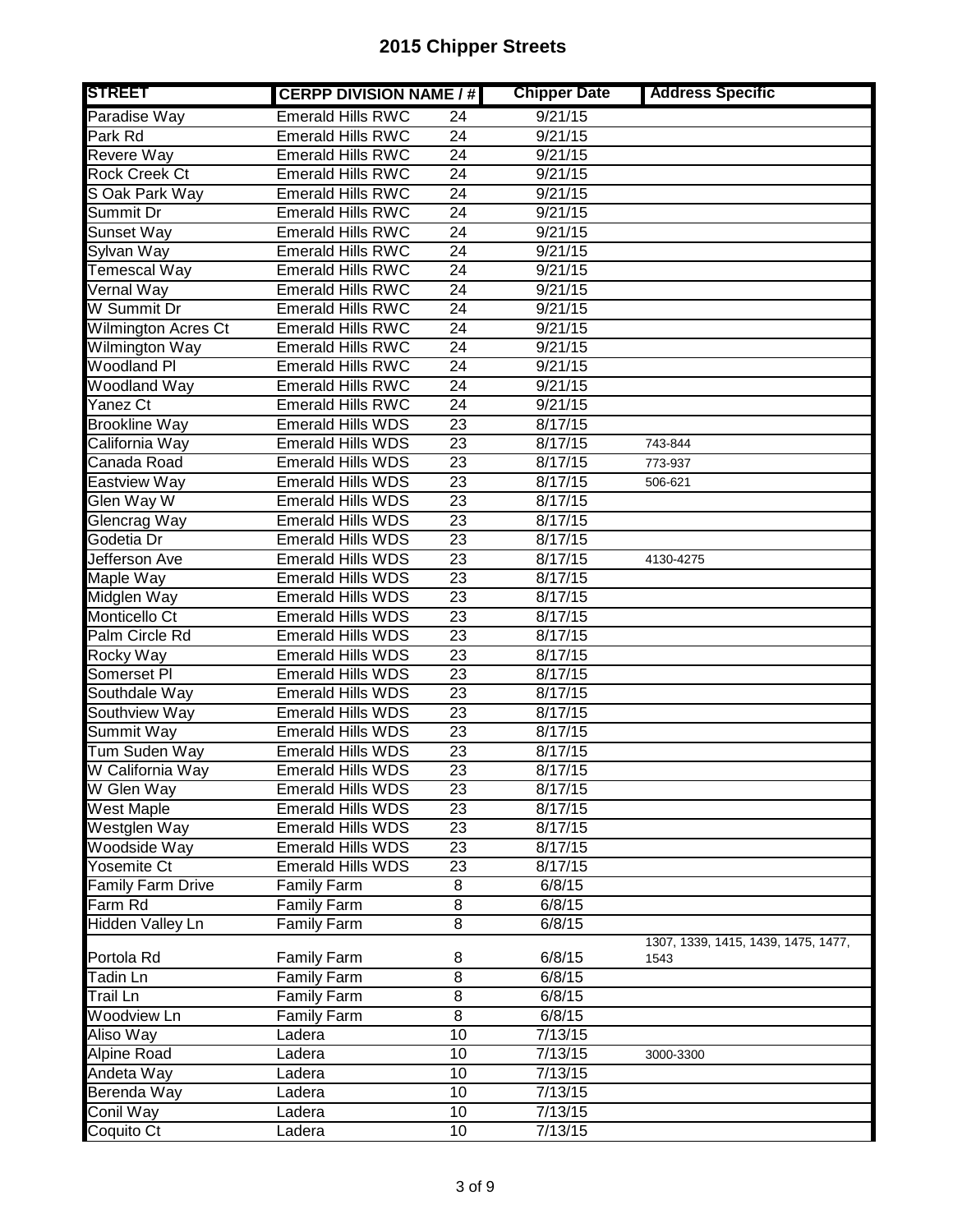| <b>STREET</b>          | <b>CERPP DIVISION NAME / #</b> |                         | <b>Chipper Date</b>              | <b>Address Specific</b>      |
|------------------------|--------------------------------|-------------------------|----------------------------------|------------------------------|
| Coquito Way            | Ladera                         | 10                      | 7/13/15                          |                              |
| Corona Way             | Ladera                         | 10                      | 7/13/15                          |                              |
| Dedalera Dr            | Ladera                         | $\overline{10}$         | 7/13/15                          |                              |
| Durazno Way            | Ladera                         | 10                      | 7/13/15                          |                              |
| East Florest Way       | Ladera                         | 10                      | 7/13/15                          |                              |
| Erica Way              | Ladera                         | 10                      | 7/13/15                          |                              |
| Escanyo Way            | Ladera                         | 10                      | 7/13/15                          |                              |
| Gabarda Way            | Ladera                         | 10                      | 7/13/15                          |                              |
| La Cuesta Dr           | Ladera                         | 10                      | 7/13/15                          |                              |
| La Mesa Dr             | Ladera                         | 10                      | 7/13/15                          |                              |
| Lerida Ct              | Ladera                         | 10                      | 7/13/15                          |                              |
| Linaria Way            | Ladera                         | 10                      | 7/13/15                          |                              |
| Lucero Way             | Ladera                         | 10                      | 7/13/15                          |                              |
| Mimosa Way             | Ladera                         | 10                      | 7/13/15                          |                              |
| Mira Way               | Ladera                         | 10                      | 7/13/15                          |                              |
| Morro Vista Ln         | Ladera                         | 10                      | 7/13/15                          |                              |
| N Balsamina Way        | Ladera                         | $\overline{10}$         | 7/13/15                          |                              |
| Pecora Way             | Ladera                         | 10                      | 7/13/15                          |                              |
| S Balsamina Way        | Ladera                         | $\overline{10}$         | 7/13/15                          |                              |
| S Castanya Way         | Ladera                         | 10                      | 7/13/15                          |                              |
| Siesta Ct              | Ladera                         | 10                      | 7/13/15                          |                              |
| W Floresta Way         | Ladera                         | 10                      | 7/13/15                          |                              |
| <b>Bonita Road</b>     | Los Trancos                    | $\overline{2}$          | 5/6/15, 8/3/15                   | 184-344                      |
| Carmel Way             | Los Trancos                    | $\overline{2}$          | 5/6/15, 8/3/15                   |                              |
| El Nido Rd             | Los Trancos                    | $\overline{2}$          | 5/6/15, 8/3/15                   |                              |
| El Rey Rd              | Los Trancos                    | 2                       | 5/6/15, 8/3/15                   |                              |
| Foxwood Rd             | Los Trancos                    | $\overline{2}$          | 5/6/15, 8/3/15                   |                              |
| Lake Rd                | Los Trancos                    | 2                       | 5/6/15, 8/3/15                   |                              |
| Los Trancos Cir        | Los Trancos                    | 2                       | 5/6/15, 8/3/15                   |                              |
| Old Spanish Trl        | Los Trancos                    | $\overline{2}$          | 5/6/15, 8/3/15                   | 21                           |
| Ramona Rd              | Los Trancos                    | 2                       | 5/6/15, 8/3/15                   | 103-167                      |
| Espinosa Rd            | Old La Honda                   | 18                      | 6/1/15, 10/27/15                 | 895                          |
| Home Rd                | Old La Honda                   | 18                      | 6/1/15, 10/27/15                 |                              |
| Lower Lake Rd          | Old La Honda                   | 18                      | 6/1/15, 10/27/15                 |                              |
| <b>Martinez Rd</b>     | Old La Honda                   | 18                      | 6/1/15, 10/27/15                 | 20-50                        |
| Meadow Rd              | Old La Honda                   | 18                      | 6/1/15, 10/27/15                 |                              |
| Medway Rd              | Old La Honda                   | 18                      | 6/1/15, 10/27/15                 | 95                           |
| Montecito Rd           | Old La Honda                   | 18                      | 6/1/15, 10/27/15                 |                              |
| Old La Honda Rd        | Old La Honda                   | 18                      | 6/1/15, 10/27/15                 |                              |
| Orchard Hill Rd        | Old La Honda                   | 18                      | $6/1/15$ , $10/27/\overline{15}$ |                              |
| Portola Rd             | Old La Honda                   | 18                      | $6/1/15$ , $10/27/\overline{15}$ | 1231, 1239, 1301, 1407, 1533 |
| Preston Rd             | Old La Honda                   | 18                      | 6/1/15, 10/27/15                 |                              |
| Summit Rd              | Old La Honda                   | 18                      | 6/1/15, 10/27/15                 | $9 - 12$                     |
| <b>Upenuf Rd</b>       | Old La Honda                   | 18                      | 6/1/15, 10/27/15                 |                              |
| <b>Upper Lake Rd</b>   | Old La Honda                   | 18                      | 6/1/15, 10/27/15                 |                              |
| Acorn St               | Portola Valley Ranch           | $\overline{\mathbf{4}}$ | 5/12/15, 9/14/15                 | 4411-4575                    |
| Alpine Road            | Portola Valley Ranch           | 4                       | 5/12/15, 9/14/15                 |                              |
| <b>Bayberry Street</b> | Portola Valley Ranch           | $\overline{4}$          | 5/12/15, 9/14/15                 |                              |
| Bear Paw               | Portola Valley Ranch           | $\overline{4}$          | 5/12/15, 9/14/15                 |                              |
| <b>Buckeye</b>         | Portola Valley Ranch           | $\overline{4}$          | 5/12/15, 9/14/15                 |                              |
| Coal Mine Vw           | Portola Valley Ranch           | $\overline{\mathbf{4}}$ | 5/12/15, 9/14/15                 |                              |
| Coyote Hill            | Portola Valley Ranch           | $\overline{4}$          | 5/12/15, 9/14/15                 |                              |
| Foxtail                | Portola Valley Ranch           | 4                       | 5/12/15, 9/14/15                 |                              |
| Franciscan Rdg         | Portola Valley Ranch           | $\overline{4}$          |                                  |                              |
|                        |                                |                         | 5/12/15, 9/14/15                 | $1 - 6$                      |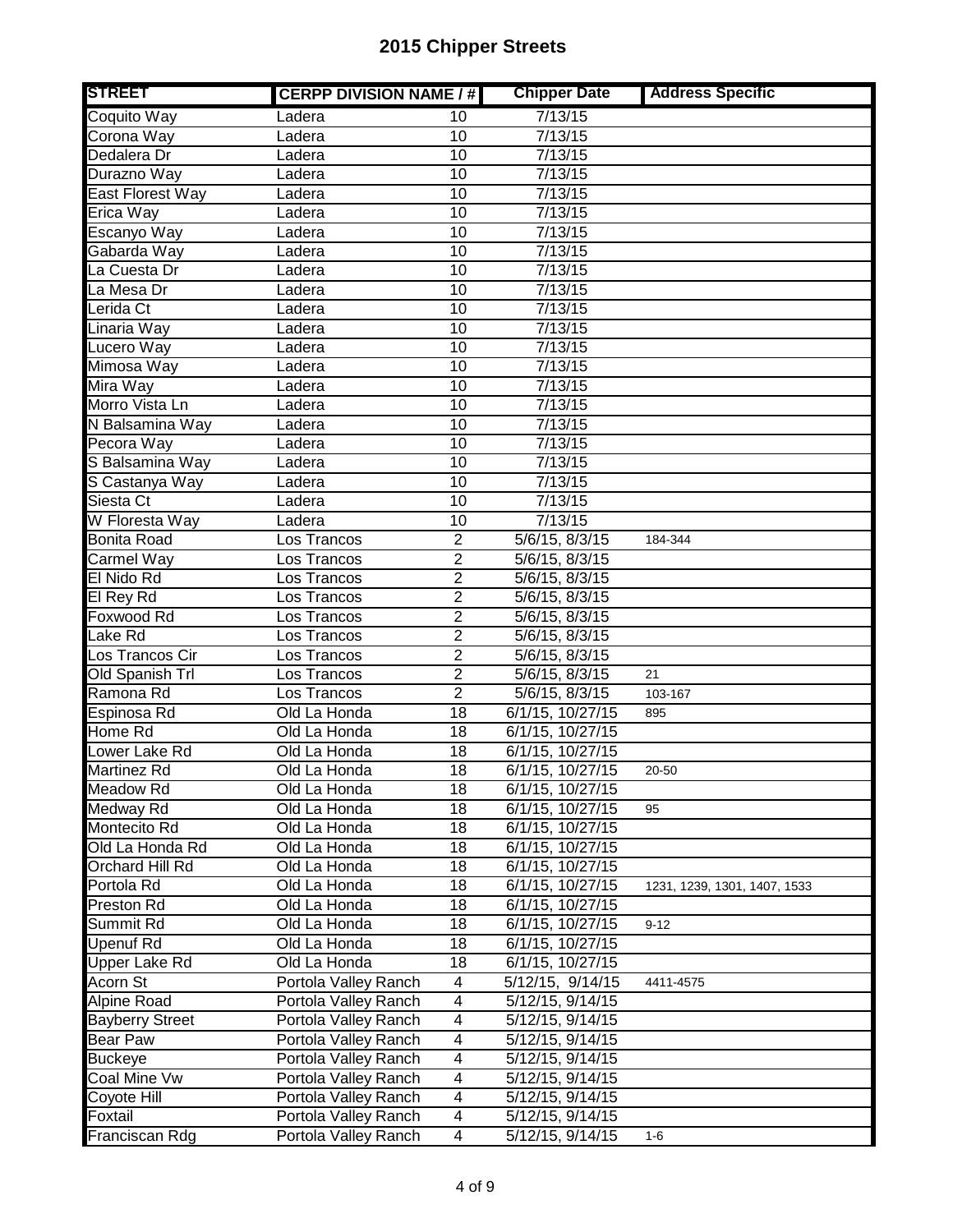| <b>STREET</b>           | <b>CERPP DIVISION NAME / #</b> |                 | <b>Chipper Date</b>            | <b>Address Specific</b> |
|-------------------------|--------------------------------|-----------------|--------------------------------|-------------------------|
| Fremontia St            | Portola Valley Ranch           | 4               | 5/12/15, 9/14/15               |                         |
| Hawkview St             | Portola Valley Ranch           | $\overline{4}$  | 5/12/15, 9/14/15               |                         |
| Horseshoe Bend          | Portola Valley Ranch           | 4               | 5/12/15, 9/14/15               |                         |
| <b>Indian Crossing</b>  | Portola Valley Ranch           | 4               | 5/12/15, 9/14/15               |                         |
| Long Spur St            | Portola Valley Ranch           | 4               | 5/12/15, 9/14/15               |                         |
| <b>Ohlone St</b>        | Portola Valley Ranch           | $\overline{4}$  | 5/12/15, 9/14/15               |                         |
| Pomponio                | Portola Valley Ranch           | 4               | 5/12/15, 9/14/15               | $5 - 40$                |
| Quail                   | Portola Valley Ranch           | 4               | 5/12/15, 9/14/15               |                         |
| Saddleback              | Portola Valley Ranch           | 4               | 5/12/15, 9/14/15               |                         |
| Sandstone               | Portola Valley Ranch           | 4               | 5/12/15, 9/14/15               |                         |
| Sunhill St              | Portola Valley Ranch           | 4               | $\overline{5/12}/15$ , 9/14/15 |                         |
| <b>Thistle St</b>       | Portola Valley Ranch           | 4               | 5/12/15, 9/14/15               |                         |
| Wintercreek             | Portola Valley Ranch           | 4               | 5/12/15, 9/14/15               |                         |
| <b>Woodfern St</b>      | Portola Valley Ranch           | $\overline{4}$  | 5/12/15, 9/14/15               | 5000-5940               |
| <b>Alpine Road</b>      | <b>Rapley Trail</b>            | $\overline{25}$ | 11/2/15                        |                         |
| <b>Big Pine Road</b>    | <b>Rapley Trail</b>            | $\overline{25}$ | 11/2/15                        |                         |
| <b>Blue Jay Way</b>     | <b>Rapley Trail</b>            | 25              | 11/2/15                        |                         |
| Comstock Rd             | <b>Rapley Trail</b>            | $\overline{25}$ | 11/2/15                        |                         |
| County Rd               | <b>Rapley Trail</b>            | 25              | 11/2/15                        |                         |
| Crazy Petes Rd          | <b>Rapley Trail</b>            | 25              | 11/2/15                        |                         |
| <b>Creek Trail</b>      | <b>Rapley Trail</b>            | 25              | 11/2/15                        |                         |
| <b>Filbert Rd</b>       | <b>Rapley Trail</b>            | 25              | 11/2/15                        |                         |
| Forest Rd               | <b>Rapley Trail</b>            | 25              | 11/2/15                        |                         |
| <b>Forest View Rd</b>   | Rapley Trail                   | 25              | 11/2/15                        |                         |
| <b>Harkins Rd</b>       | <b>Rapley Trail</b>            | 25              | 11/2/15                        |                         |
| <b>Heacox Rd</b>        | <b>Rapley Trail</b>            | 25              | 11/2/15                        |                         |
| Henrik Isben Park Rd    | Rapley Trail                   | 25              | 11/2/15                        |                         |
| Huckleberry Trl         | <b>Rapley Trail</b>            | 25              | 11/2/15                        |                         |
| Laughing Cow Rd         | <b>Rapley Trail</b>            | 25              | 11/2/15                        |                         |
| Madrone Trl             | Rapley Trail                   | 25              | 11/2/15                        |                         |
| Manzanita Ave           | <b>Rapley Trail</b>            | 25              | 11/2/15                        |                         |
| Marine Rd               | <b>Rapley Trail</b>            | 25              | 11/2/15                        |                         |
| Megans Ln               | <b>Rapley Trail</b>            | 25              | 11/2/15                        |                         |
| Old Ranch Rd            | Rapley Trail                   | 25              | 11/2/15                        |                         |
| Page Mill Rd            | <b>Rapley Trail</b>            | 25              | 11/2/15                        |                         |
| Phillip Ln              | Rapley Trail                   | 25              | 11/2/15                        |                         |
| Purisima Rd             | <b>Rapley Trail</b>            | 25              | 11/2/15                        |                         |
| Quail Ct                | <b>Rapley Trail</b>            | 25              | 11/2/15                        |                         |
| <b>Rapley Trl</b>       | Rapley Trail                   | 25              | 11/2/15                        |                         |
| Redwood Terrace         | Rapley Trail                   | 25              | 11/2/15                        |                         |
| <b>Ridge Rd</b>         | Rapley Trail                   | 25              | 11/2/15                        |                         |
| <b>Rocky Creek Rd</b>   | Rapley Trail                   | 25              | 11/2/15                        |                         |
| Sierra Morena           | Rapley Trail                   | 25              | 11/2/15                        |                         |
| <b>Skyline Blvd</b>     | <b>Rapley Trail</b>            | 25              | 11/2/15                        |                         |
| Star Hill Rd            | Rapley Trail                   | 25              | 11/2/15                        |                         |
| Summit Rd               | <b>Rapley Trail</b>            | 25              | 11/2/15                        |                         |
| Swett Way               | Rapley Trail                   | 25              | 11/2/15                        |                         |
| <b>Tunitas Creek Rd</b> | Rapley Trail                   | 25              | 11/2/15                        |                         |
| Ware Rd                 | <b>Rapley Trail</b>            | 25              | 11/2/15                        | 501                     |
| Portola Rd              | Sequoias                       | 5               | 5/12/15                        |                         |
| <b>Big Tree Road</b>    | <b>Skyline</b>                 | 17              | 6/1/15, 10/27/15               |                         |
| Big Tree Way            | <b>Skyline</b>                 | $\overline{17}$ | 6/1/15, 10/27/15               |                         |
| <b>Blakewood Way</b>    | <b>Skyline</b>                 | 17              | 6/1/15, 10/27/15               |                         |
| <b>Bret Harte Way</b>   | <b>Skyline</b>                 | 17              | 6/1/15, 10/27/15               |                         |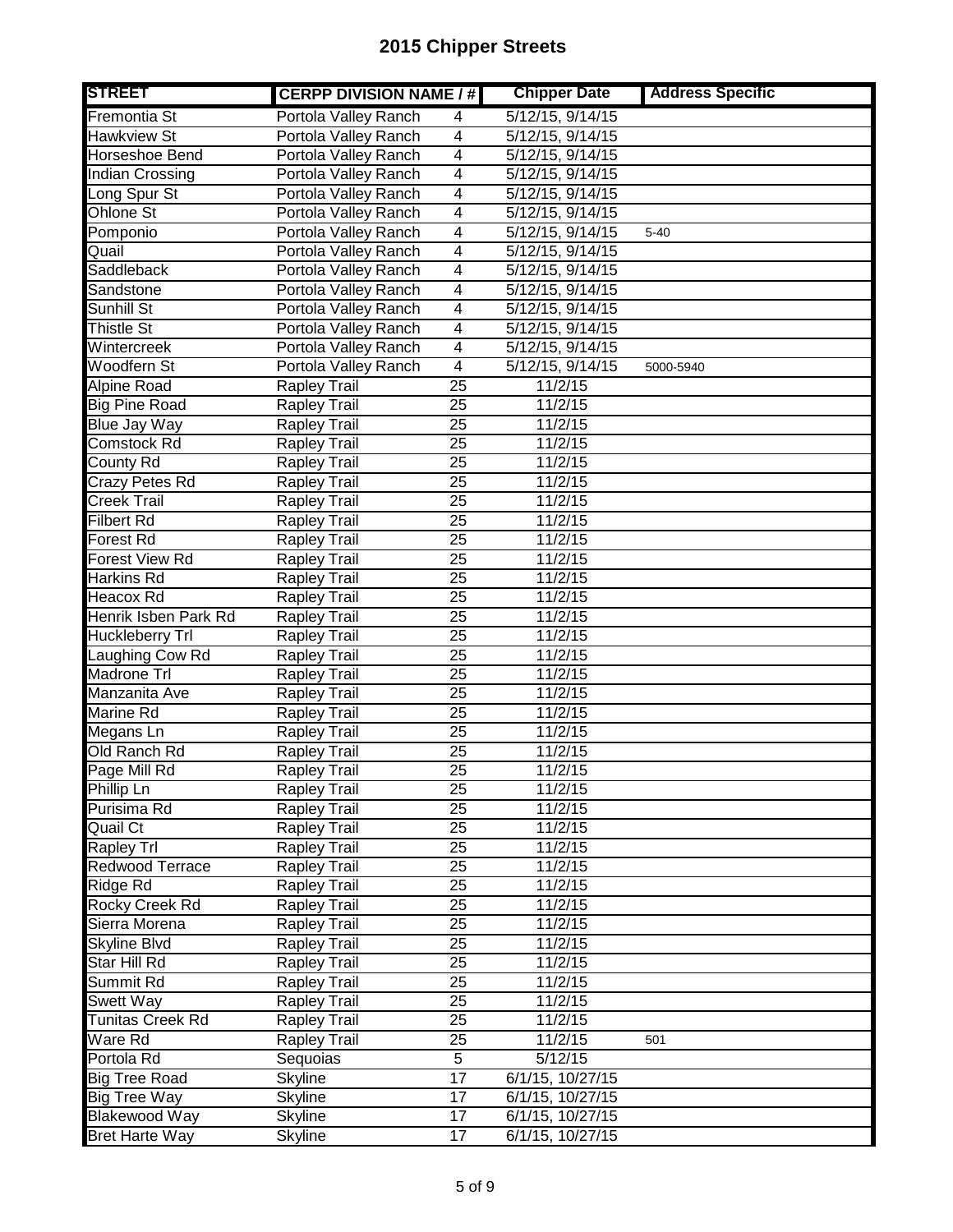| <b>STREET</b>       | <b>CERPP DIVISION NAME / #</b> |                 | <b>Chipper Date</b>   | <b>Address Specific</b> |
|---------------------|--------------------------------|-----------------|-----------------------|-------------------------|
| Chapman Rd          | <b>Skyline</b>                 | 17              | 6/1/15, 10/27/15      |                         |
| Echo Lane           | <b>Skyline</b>                 | $\overline{17}$ | 6/1/15, 10/27/15      |                         |
| <b>Elk Tree Rd</b>  | <b>Skyline</b>                 | $\overline{17}$ | 6/1/15, 10/27/15      | 750-980                 |
| Espinosa Rd         | <b>Skyline</b>                 | $\overline{17}$ | $6/1/15$ , $10/27/15$ |                         |
| <b>Fremont Way</b>  | <b>Skyline</b>                 | 17              | 6/1/15, 10/27/15      |                         |
| <b>Grandview Dr</b> | <b>Skyline</b>                 | $\overline{17}$ | $6/1/15$ , $10/27/15$ |                         |
| Kebet Rdg           | Skyline                        | $\overline{17}$ | 6/1/15, 10/27/15      | 801-1655                |
| La Honda Rd         | <b>Skyline</b>                 | $\overline{17}$ | 6/1/15, 10/27/15      |                         |
| Linwood Way         | <b>Skyline</b>                 | 17              | 6/1/15, 10/27/15      | 60-275                  |
| Martinez Rd         | <b>Skyline</b>                 | $\overline{17}$ | 6/1/15, 10/27/15      | $2 - 30$                |
| Medway Rd           | Skyline                        | 17              | 6/1/15, 10/27/15      |                         |
| Morse Ln            | <b>Skyline</b>                 | $\overline{17}$ | 6/1/15, 10/27/15      |                         |
| Mount Meadow Rd     | <b>Skyline</b>                 | 17              | $6/1/15$ , 10/27/15   |                         |
| Mountain Meadow Dr  | <b>Skyline</b>                 | $\overline{17}$ | 6/1/15, 10/27/15      |                         |
| <b>Redland Rd</b>   | <b>Skyline</b>                 | $\overline{17}$ | 6/1/15, 10/27/15      |                         |
| Sequoia Way         | <b>Skyline</b>                 | $\overline{17}$ | 6/1/15, 10/27/15      | 14051-18033             |
| <b>Skyline Blvd</b> | Skyline                        | $\overline{17}$ | 6/1/15, 10/27/15      |                         |
| Skyline Dr          | <b>Skyline</b>                 | $\overline{17}$ | 6/1/15, 10/27/15      |                         |
| Skylonda Dr         | <b>Skyline</b>                 | $\overline{17}$ | 6/1/15, 10/27/15      | 120                     |
| Stadler Dr          | <b>Skyline</b>                 | $\overline{17}$ | 6/1/15, 10/27/15      | 135-147                 |
| Summit Rd           | <b>Skyline</b>                 | 17              | 6/1/15, 10/27/15      |                         |
| Fox Hill Rd         | Skywood                        | 19              | 11/2/15               |                         |
| Friars Ln           | Skywood                        | 19              | 11/2/15               |                         |
| Ranch Rd            | Skywood                        | 19              | 11/2/15               |                         |
| Skywood Way         | Skywood                        | 19              | 11/2/15               | $1 - 125$               |
| <b>Stadler Dr</b>   | Skywood                        | 19              | 11/2/15               |                         |
| Still Creek Rd      | Skywood                        | 19              | 11/2/15               |                         |
| Sunrise Dr          | Skywood                        | 19              | 11/2/15               | 245                     |
| Bonita Road         | Viste Verde                    | 1               | 5/6/15, 8/3/15        |                         |
| Ciervos St.         | Viste Verde                    | 1               | 5/6/15, 8/3/15        |                         |
| Deer Path St        | Viste Verde                    | 1               | 5/6/15, 8/3/15        |                         |
| Joaquin Rd          | Viste Verde                    | 1               | 5/6/15, 8/3/15        |                         |
| Las Piedras St      | Viste Verde                    | 1               | 5/6/15, 8/3/15        |                         |
| Los Trancos Rd      | Viste Verde                    | 1               | 5/6/15, 8/3/15        | 56-495                  |
| Old Spanish Trl     | Viste Verde                    | $\mathbf 1$     | 5/6/15, 8/3/15        | 200-450                 |
| Ramona Rd           | Viste Verde                    | 1               | 5/6/15, 8/3/15        |                         |
| Viste Verde Way     | Viste Verde                    | 1               | 5/6/15, 8/3/15        |                         |
| Alamos Rd           | Westridge                      | 9               | 6/23/15, 10/5/15      | 3338-3510               |
| <b>Alpine Road</b>  | Westridge                      | $\overline{9}$  | 6/23/15, 10/5/15      |                         |
| Arapahoe Court      | Westridge                      | 9               | 6/23/15, 10/5/15      |                         |
| Ash Lane            | Westridge                      | 9               | 6/23/15, 10/5/15      |                         |
| <b>Bolivar Lane</b> | Westridge                      | 9               | 6/23/15, 10/5/15      |                         |
| <b>Bow Way</b>      | Westridge                      | 9               | 6/23/15, 10/5/15      | 120-485                 |
| <b>Cervantes Rd</b> | Westridge                      | 9               | 6/23/15, 10/5/15      |                         |
| <b>Cherokee Ct</b>  | Westridge                      | 9               | 6/23/15, 10/5/15      |                         |
| Cherokee Way        | Westridge                      | 9               | 6/23/15, 10/5/15      |                         |
| Cheyenne Pt         | Westridge                      | $\overline{9}$  | 6/23/15, 10/5/15      |                         |
| Cresta Vista Lane   | Westridge                      | $\overline{9}$  | 6/23/15, 10/5/15      |                         |
| Deer Meadow Ln      | Westridge                      | 9               | 6/23/15, 10/5/15      |                         |
| Deer Park Lane      | Westridge                      | 9               | 6/23/15, 10/5/15      |                         |
| Degas Rd            | Westridge                      | $\overline{9}$  | 6/23/15, 10/5/15      |                         |
| Dos Loma Vista St   | Westridge                      | 9               | 6/23/15, 10/5/15      |                         |
| Escobar Rd          | Westridge                      | $\overline{9}$  | 6/23/15, 10/5/15      |                         |
| Favonia Rd          | Westridge                      | $\overline{9}$  | 6/23/15, 10/5/15      |                         |
|                     |                                |                 |                       |                         |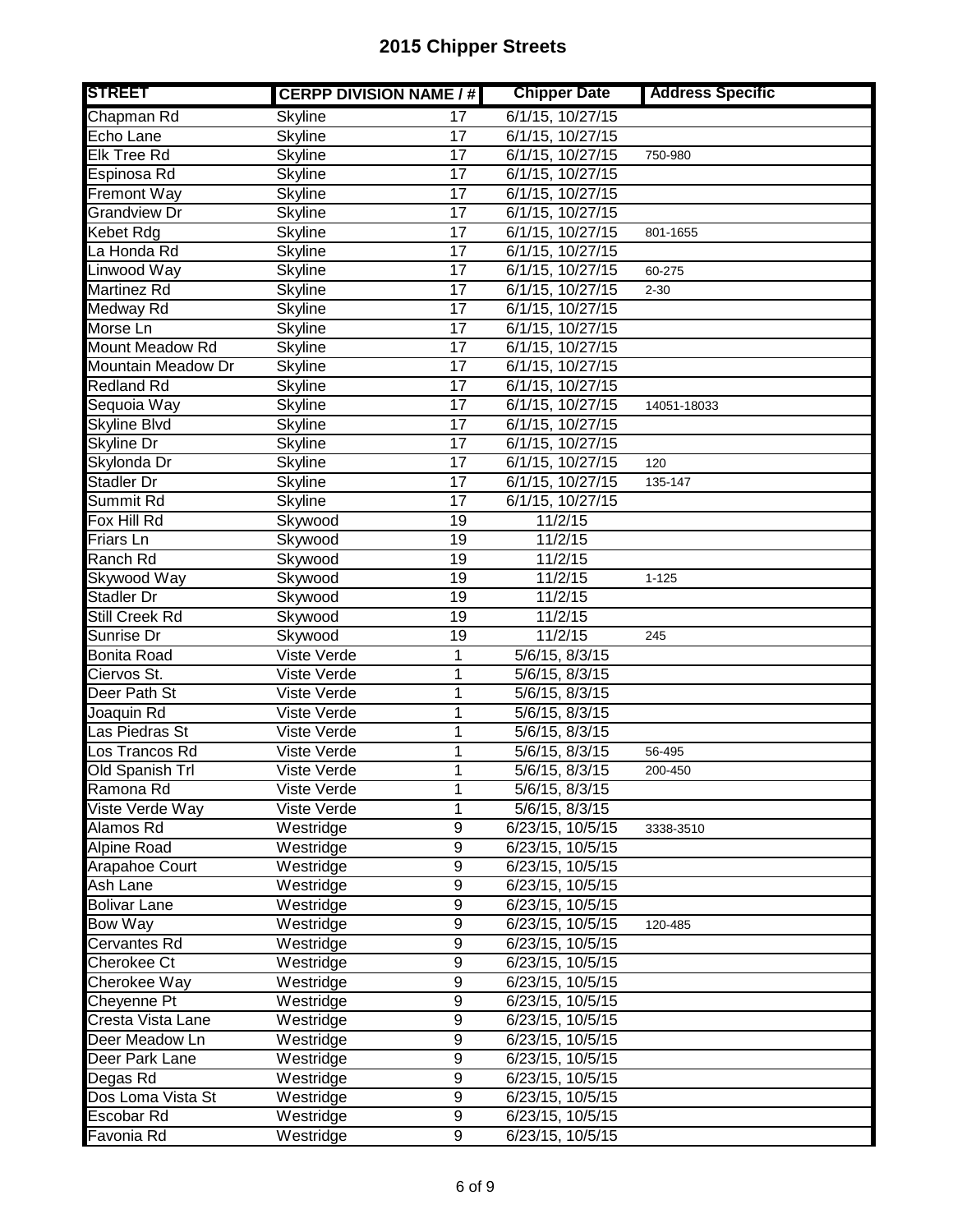| <b>STREET</b>                    | <b>CERPP DIVISION NAME / #</b> |                 | <b>Chipper Date</b> | <b>Address Specific</b> |
|----------------------------------|--------------------------------|-----------------|---------------------|-------------------------|
| Fawn Ln                          | Westridge                      | 9               | 6/23/15, 10/5/15    | 291                     |
| Georgia Ln                       | Westridge                      | 9               | 6/23/15, 10/5/15    |                         |
| Golden Hills Dr                  | Westridge                      | $\overline{9}$  | 6/23/15, 10/5/15    |                         |
| Goya Rd                          | Westridge                      | $\overline{9}$  | 6/23/15, 10/5/15    |                         |
| Iroquois Trl                     | Westridge                      | $\overline{9}$  | 6/23/15, 10/5/15    |                         |
| Kiowa Ct                         | Westridge                      | $\overline{9}$  | 6/23/15, 10/5/15    |                         |
| La Sandra Way                    | Westridge                      | $\overline{9}$  | 6/23/15, 10/5/15    |                         |
| Larguita Ln                      | Westridge                      | $\overline{9}$  | 6/23/15, 10/5/15    |                         |
| Mapache Ct                       | Westridge                      | $\overline{9}$  | 6/23/15, 10/5/15    |                         |
| Mapache Dr                       | Westridge                      | 9               | 6/23/15, 10/5/15    |                         |
| Meadowood Dr                     | Westridge                      | $\overline{9}$  | 6/23/15, 10/5/15    |                         |
| Naranja Way                      | $\overline{W}$ estridge        | 9               | 6/23/15, 10/5/15    |                         |
| Navajo <sub>PI</sub>             | Westridge                      | 9               | 6/23/15, 10/5/15    |                         |
| Paloma Rd                        | Westridge                      | 9               | 6/23/15, 10/5/15    |                         |
| Peak Ln                          | Westridge                      | $\overline{9}$  | 6/23/15, 10/5/15    |                         |
| Pinon Dr                         | Westridge                      | 9               | 6/23/15, 10/5/15    | 520                     |
| Portola Rd                       | Westridge                      | $\overline{9}$  | 6/23/15, 10/5/15    |                         |
| Possum Ln                        | Westridge                      | $\overline{9}$  | 6/23/15, 10/5/15    |                         |
| Ramosa Rd                        | Westridge                      | $\overline{9}$  | 6/23/15, 10/5/15    |                         |
| <b>Shawnee Pass</b>              | Westridge                      | $\overline{9}$  | 6/23/15, 10/5/15    |                         |
| Shoshone PI                      | Westridge                      | $\overline{9}$  | 6/23/15, 10/5/15    |                         |
| Sierra Ln                        | Westridge                      | $\overline{9}$  | 6/23/15, 10/5/15    |                         |
| Sioux Way                        | Westridge                      | $\overline{9}$  | 6/23/15, 10/5/15    |                         |
| Solana Rd                        | Westridge                      | $\overline{9}$  | 6/23/15, 10/5/15    |                         |
| Stonegate Rd                     | Westridge                      | 9               | 6/23/15, 10/5/15    |                         |
| Westridge Dr                     | Westridge                      | 9               | 6/23/15, 10/5/15    |                         |
| Zapata Way                       | Westridge                      | $\overline{9}$  | 6/23/15, 10/5/15    |                         |
| Alta Mesa Road                   | <b>Woodside Glens</b>          | $\overline{13}$ | 7/20/15             | 156                     |
| Alta Vista Road                  | <b>Woodside Glens</b>          | 13              | 7/20/15             |                         |
| Glenwood Ave                     | <b>Woodside Glens</b>          | 13              | 7/20/15             |                         |
| <b>Highland Terrace</b>          | <b>Woodside Glens</b>          | 13              | 7/20/15             |                         |
| Otis Ave                         | <b>Woodside Glens</b>          | 13              | 7/20/15             |                         |
| Ridge Ct                         | <b>Woodside Glens</b>          | 13              | 7/20/15             | 115-120                 |
| Toyon Ct                         | <b>Woodside Glens</b>          | 13              | 7/20/15             |                         |
| Alameda                          | <b>Woodside Heights</b>        | 14              | 10/12/15            |                         |
| Alameda De Las Pulgas            | Woodside Heights               | 14              | 10/12/15            |                         |
| <b>Bonsen Court</b>              | <b>Woodside Heights</b>        | $\overline{14}$ | 10/12/15            |                         |
| <b>Buck Ct</b>                   | <b>Woodside Heights</b>        | 14              | 10/12/15            |                         |
| <b>Churchill Ave</b>             | <b>Woodside Heights</b>        | 14              | 10/12/15            |                         |
| <b>Eleanor Drive</b>             | <b>Woodside Heights</b>        | 14              | 10/12/15            |                         |
| Eugenia Ln                       | Woodside Heights               | 14              | 10/12/15            |                         |
| Greenways Dr                     | <b>Woodside Heights</b>        | 14              | 10/12/15            |                         |
| Lakeview Dr                      | <b>Woodside Heights</b>        | 14              | 10/12/15            |                         |
| Moore Rd                         | Woodside Heights               | 14              | 10/12/15            |                         |
| N Gate Dr                        | <b>Woodside Heights</b>        | 14              | 10/12/15            |                         |
| Northgate Dr                     | Woodside Heights               | 14              | 10/12/15            |                         |
| Sargent Ln                       | Woodside Heights               | 14              | 10/12/15            |                         |
| Southgate Dr                     | <b>Woodside Heights</b>        | $\overline{14}$ | 10/12/15            |                         |
| Stockbridge Ave                  | Woodside Heights               | $\overline{14}$ | 10/12/15            |                         |
| Valley Ct                        | Woodside Heights               | 14              | 10/12/15            |                         |
| $\overline{\mathsf{Val}}$ ley Rd | <b>Woodside Heights</b>        | 14              | 10/12/15            |                         |
| Ward Way                         | Woodside Heights               | $\overline{14}$ | 10/12/15            | 2375                    |
| Woodside Rd                      | Woodside Heights               | 14              | 10/12/15            |                         |
| Hayfields Rd                     | <b>Woodside Highlands</b>      | 16              | 8/10/15             |                         |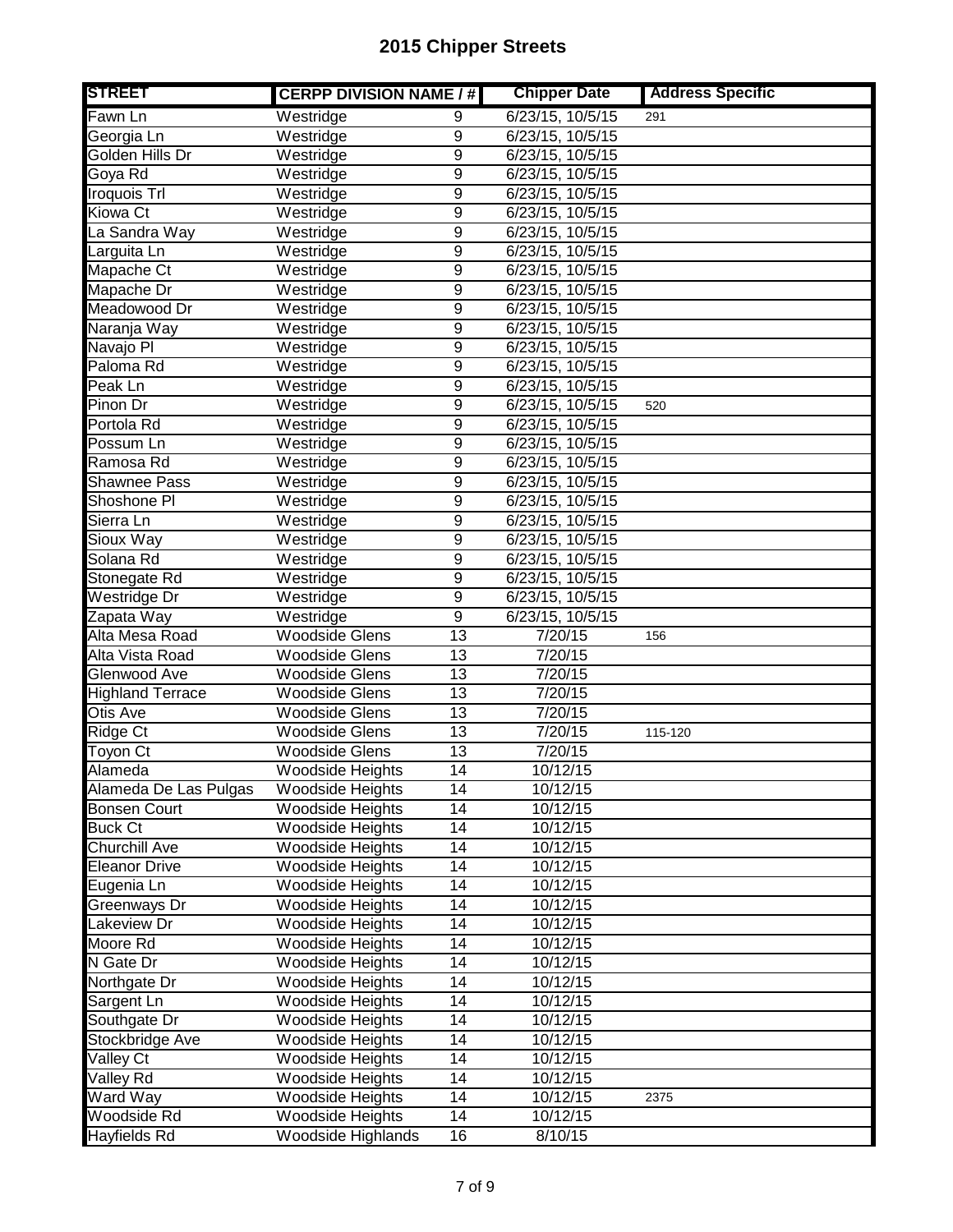| <b>STREET</b>         | <b>CERPP DIVISION NAME / #</b> |                 | <b>Chipper Date</b> | <b>Address Specific</b>                                        |
|-----------------------|--------------------------------|-----------------|---------------------|----------------------------------------------------------------|
| Leroy Ave             | Woodside Highlands             | 16              | 8/10/15             |                                                                |
| Louise Ln             | <b>Woodside Highlands</b>      | 16              | 8/10/15             | 555-1225                                                       |
| Portola Rd            | Woodside Highlands             | $\overline{16}$ | 8/10/15             |                                                                |
| <b>Russell Ave</b>    | <b>Woodside Highlands</b>      | $\overline{16}$ | 8/10/15             |                                                                |
| Santa Maria Ave       | Woodside Highlands             | $\overline{16}$ | 8/10/15             |                                                                |
| Trinity Ln            | Woodside Highlands             | $\overline{16}$ | 8/10/15             |                                                                |
| Tynan Way             | Woodside Highlands             | $\overline{16}$ | 8/10/15             |                                                                |
| Wayside Rd            | <b>Woodside Highlands</b>      | $\overline{16}$ | 8/10/15             |                                                                |
| Wyndham Dr            | <b>Woodside Highlands</b>      | 16              | 8/10/15             |                                                                |
| <b>Barrett Drive</b>  | <b>Woodside Hills</b>          | $\overline{15}$ | 9/28/15             |                                                                |
| Brookwood Road        | <b>Woodside Hills</b>          | 15              | 9/28/15             |                                                                |
| Cinnabar Dr           | Woodside Hills                 | 15              | 9/28/15             |                                                                |
| Cinnabar Rd           | <b>Woodside Hills</b>          | 15              | 9/28/15             |                                                                |
| <b>Cragmont Way</b>   | <b>Woodside Hills</b>          | $\overline{15}$ | 9/28/15             |                                                                |
| <b>Crest Road</b>     | Woodside Hills                 | $\overline{15}$ | 9/28/15             |                                                                |
| Croydon Avenue        | <b>Woodside Hills</b>          | $\overline{15}$ | 9/28/15             |                                                                |
| Croydon Way           | Woodside Hills                 | $\overline{15}$ | 9/28/15             |                                                                |
| Fernside St           | <b>Woodside Hills</b>          | 15              | 9/28/15             |                                                                |
| Harcross Rd           | <b>Woodside Hills</b>          | $\overline{15}$ | 9/28/15             |                                                                |
| Hardwick Rd           | Woodside Hills                 | 15              | 9/28/15             |                                                                |
| High Rd               | Woodside Hills                 | 15              | 9/28/15             |                                                                |
| Kenmore Way           | <b>Woodside Hills</b>          | $\overline{15}$ | 9/28/15             |                                                                |
| Las Pulgas Dr         | <b>Woodside Hills</b>          | $\overline{15}$ | 9/28/15             |                                                                |
| Las Pulgas Rd         | <b>Woodside Hills</b>          | $\overline{15}$ | 9/28/15             |                                                                |
| Lynn Way              | Woodside Hills                 | $\overline{15}$ | 9/28/15             |                                                                |
| Normandy Ln           | <b>Woodside Hills</b>          | $\overline{15}$ | 9/28/15             |                                                                |
| Northridge Ln         | Woodside Hills                 | 15              | 9/28/15             |                                                                |
| Oakford Rd            | Woodside Hills                 | 15              | 9/28/15             |                                                                |
| Oakhaven Way          | Woodside Hills                 | 15              | 9/28/15             |                                                                |
| Ridgeway Rd           | Woodside Hills                 | 15              | 9/28/15             |                                                                |
| Sheridan Way          | Woodside Hills                 | 15              | 9/28/15             |                                                                |
| Summerhill Ln         | Woodside Hills                 | 15              | 9/28/15             |                                                                |
| Todo El Mundo         | Woodside Hills                 | 15              | 9/28/15             |                                                                |
| Wildwood Way          | Woodside Hills                 | 15              | 9/28/15             |                                                                |
| Woodside Dr           | Woodside Hills                 | $\overline{15}$ | 9/28/15             | 2350                                                           |
| Woodside Rd           | Woodside Hills                 | 15              | 9/28/15             |                                                                |
| <b>Albion Ave</b>     | Woodside North                 | $\overline{22}$ | 8/24/15, 11/9/15    |                                                                |
| <b>Audiffred Lane</b> | <b>Woodside North</b>          | 22              | 8/24/15, 11/9/15    | 980-1470                                                       |
| Canada Road           | Woodside North                 | 22              | 8/24/15, 11/9/15    |                                                                |
| Dry Creek Ln          | <b>Woodside North</b>          | 22              | 8/24/15, 11/9/15    | 331                                                            |
| Greer Rd              | <b>Woodside North</b>          | 22              | 8/24/15, 11/9/15    |                                                                |
| Josselyn Ln           | Woodside North                 | 22              | 8/24/15, 11/9/15    | 155-444                                                        |
| Kings Mountain Rd     | Woodside North                 | 22              | 8/24/15, 11/9/15    |                                                                |
| Manuella Ave          | <b>Woodside North</b>          | 22              | 8/24/15, 11/9/15    |                                                                |
| Martin Ln             | Woodside North                 | 22              | 8/24/15, 11/9/15    |                                                                |
| Marva Oaks Dr         | <b>Woodside North</b>          | 22              | 8/24/15, 11/9/15    |                                                                |
| Miramontes Rd         | <b>Woodside North</b>          | $\overline{22}$ | 8/24/15, 11/9/15    |                                                                |
| Olive Hill Ln         | <b>Woodside North</b>          | $\overline{22}$ | 8/24/15, 11/9/15    |                                                                |
| <b>Prospect Ave</b>   | Woodside North                 | $\overline{22}$ | 8/24/15, 11/9/15    |                                                                |
| Prospect St           | <b>Woodside North</b>          | 22              | 8/24/15, 11/9/15    |                                                                |
| Raymundo Dr           | Woodside North                 | $\overline{22}$ | 8/24/15, 11/9/15    |                                                                |
| Runnymede Rd          | <b>Woodside North</b>          | 22              | 8/24/15, 11/9/15    | 3301, 3375, 3443, 3575, 3577, 3585,<br>3605, 3615, 3625, 3635, |
| Tripp Rd              | Woodside North                 | $\overline{22}$ | 8/24/15, 11/9/15    | 3050-3620                                                      |